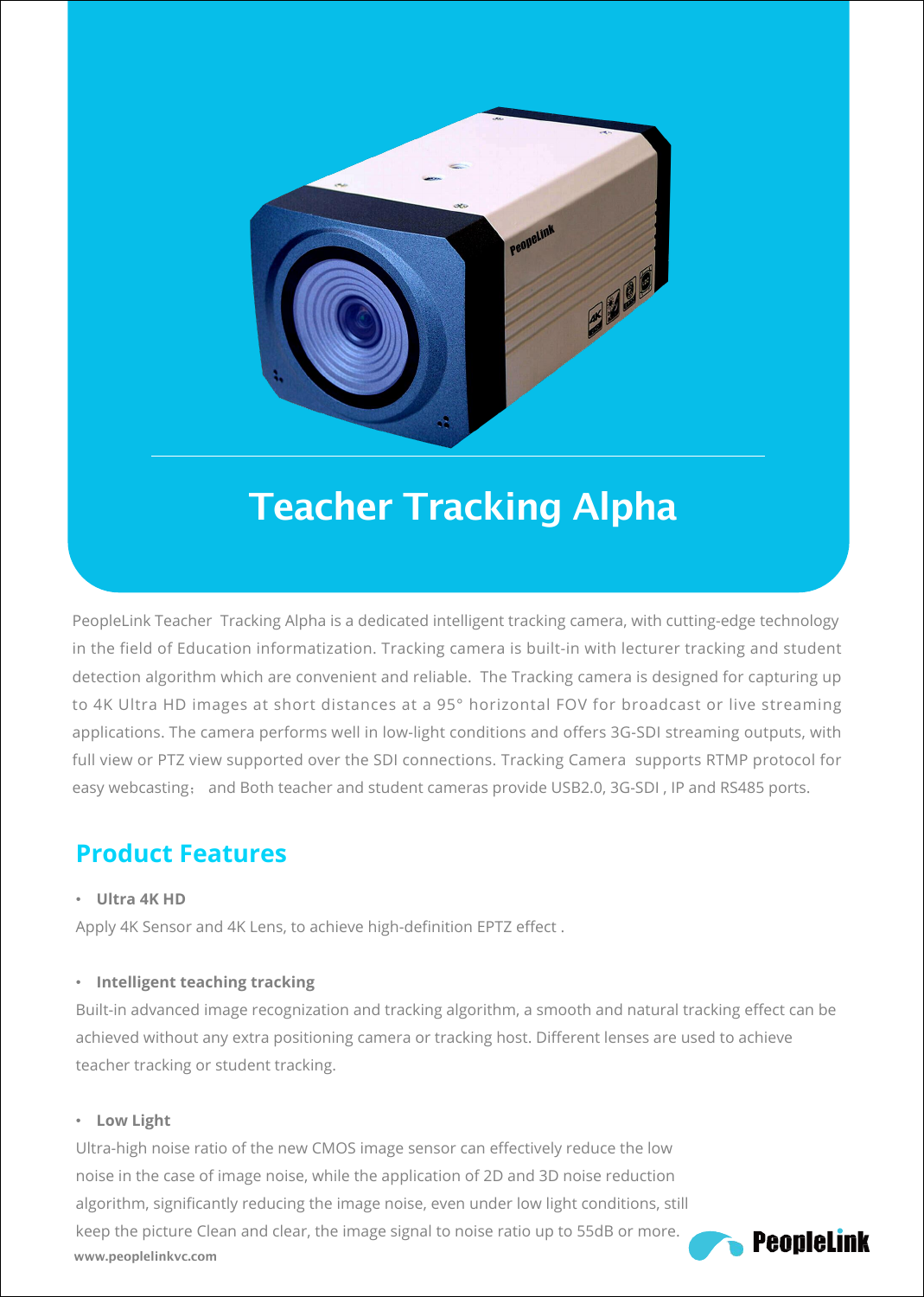### **PeopleLinkTeacher Tracking Alpha**

## **Product Features**

#### • **AF Lens**

40° lens with auto focus is used on teacher tracking camera, low distortion lens is used on student tracking camera, horizontal field of view is up to 95°. EPTZ supported.

#### • **Two interfaces output at the same time**

Support 3G-SDI interface, effective transmission distance up to 150 meters (1080p25). SDI and network can be output at the same time.

#### • **PoC & PoE supported**

Support PoC(Power over Cable) & PoE(Power Over Ethernet). Power, video, audio, control three-in-one.

#### • **Support interleaving mode**

Achieve single camera and single SDI interface to simultaneously output panoramic and close-up signals.

# Specifications

#### **Tracking Camera**

| Sensor                      | :1/2.8", CMOS, Effective Pixel: 8.46M                                  |
|-----------------------------|------------------------------------------------------------------------|
| <b>Scanning Mode</b>        | : Progressive                                                          |
| Lens Mount                  | : M12                                                                  |
| Lens 1 (teacher)            | : Focus: f=8.2mm, HFOV: 40°                                            |
| Lens 2 (student)            | : Focus: f=2.8mm, HFOV: 95°                                            |
| <b>Minimal Illumination</b> | : 0.5 Lux @ (F1.8, AGC ON)                                             |
| Shutter                     | : $1/30s \sim 1/10000s$                                                |
| <b>White Balance</b>        | : Auto, Indoor, Outdoor, One Push, Manual, Specified color temperature |
| <b>Digital Noise</b>        | : 2D, 3D digital noise reduction                                       |
| <b>Backlight</b>            | : Support                                                              |
| <b>EPTZ</b>                 | : Support                                                              |
| <b>Autofocus</b>            | OC 12V<br>: Teacher mode support<br>$R\overrightarrow{8485}$           |
| Digital zoom                | ; 8X                                                                   |
| PoE                         | : Support                                                              |
| Lens $1/2$                  | <b>USB 2.0</b><br>: Teacher mode / Student mode                        |

| <b>Network Features</b>  |                                                                                                              |  |
|--------------------------|--------------------------------------------------------------------------------------------------------------|--|
| <b>Video Compression</b> | : H.265 / H.264 / MIEPG                                                                                      |  |
| <b>Video Stream</b>      | : The first, second, third, fourth stream                                                                    |  |
| The First Stream         | : 1920x1080, 1280x720, 1024x576, 960x540, 640x480,640x360,320x240,320x180                                    |  |
| The Second Stream        | : 3840x2160, 1920x1080,1920x1080,1280x720,1024x576,720x576(50Hz),720x480(60Hz),<br>720x408.640x360.480x270   |  |
| The Third Stream         | :1920X1080,1280X720,1024x576,960x540,720x576(50Hz),720x480(60Hz),720x408,640x360,480x<br>270.320x240.320x180 |  |
| The Fourth Stream        | : H1024x576,960x540,720x576(50Hz),720x480(60Hz),720x408,640x360,480x270,320x240,320x180                      |  |
|                          |                                                                                                              |  |